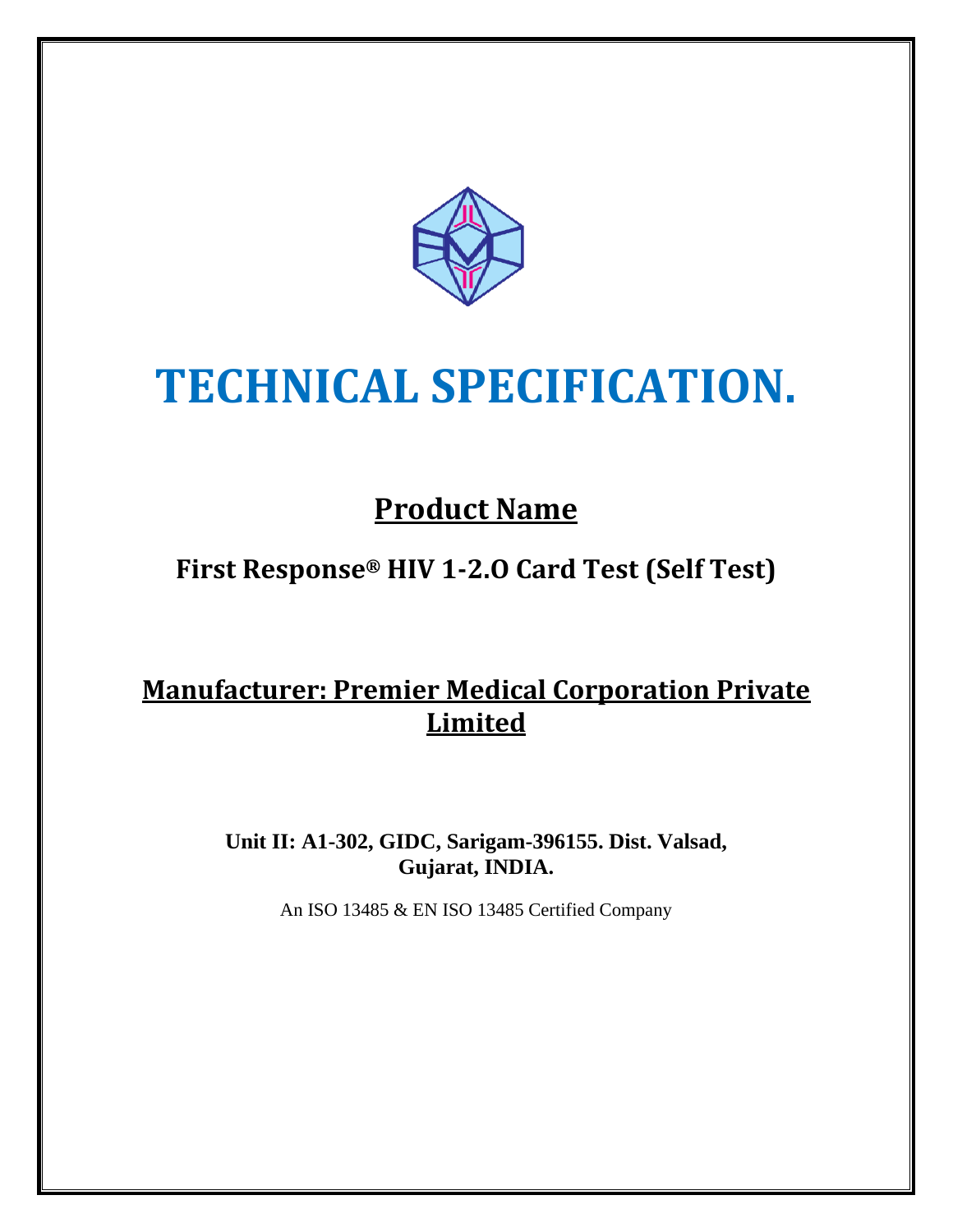| <b>Product Details</b> |                       |                           |                                                 |
|------------------------|-----------------------|---------------------------|-------------------------------------------------|
|                        | <b>Product Name</b>   | ٠                         | First Response® HIV 1-2.O Card Test (Self Test) |
| $\overline{2}$         | <b>Product Family</b> | ٠<br>$\ddot{\phantom{a}}$ | <b>Rapid Diagnostic Tests</b>                   |
| 3                      | Product Code          | ٠<br>$\bullet$            | PI05FRCST                                       |

#### **Intended Use:**

First Response® HIV 1-2.O Card Test (Self Test) is an in vitro diagnostic medical device that is intended to use for self testing by untrained/lay user as an aid to detect antibodies specific to HIV-1 and HIV-2 in human whole blood. The test kit is not automated and does not require any additional instruments.

#### **Assay Principle**

The First Response® HIV 1-2.O Card Test (Self Test) is a 3rd generation lateral flow chromatographic immunoassay. The test cassette consists of two lines:

1) Control line "(C)" which is pre-coated with a control reagent. 2) Test line 'T' is pre-coated with recombinant HIV-1(gp41) and HIV-2 recombinant antigens (gp36) for the detection of antibodies specific to HIV-1 and HIV-2. When a correct volume of blood specimen is dispensed into the sample well of the test device, followed by the addition of the correct volume of assay buffer, blood specimen flows across the strip. A red colored line forms in the test line "T" area of the result window if HIV-1 and HIV-2 antibodies are detected. If no HIV antibodies are detected, no line forms there. If the test procedure performed correctly, a line forms in the "C" area of result window, which is called the control line. No presence of control line 'C' in the result window (irrespective of the presence of test line) or a red background makes it impossible to read the test indicates an invalid result. The Invalid test results should be retested with a new test device.

Note :The control line provided in this assay is specimen addition control. No control line will appear if specimen is not added.



#### **Graphical presentation of test strip of First Response ® HIV 1.2-O Card test (Self Test)**